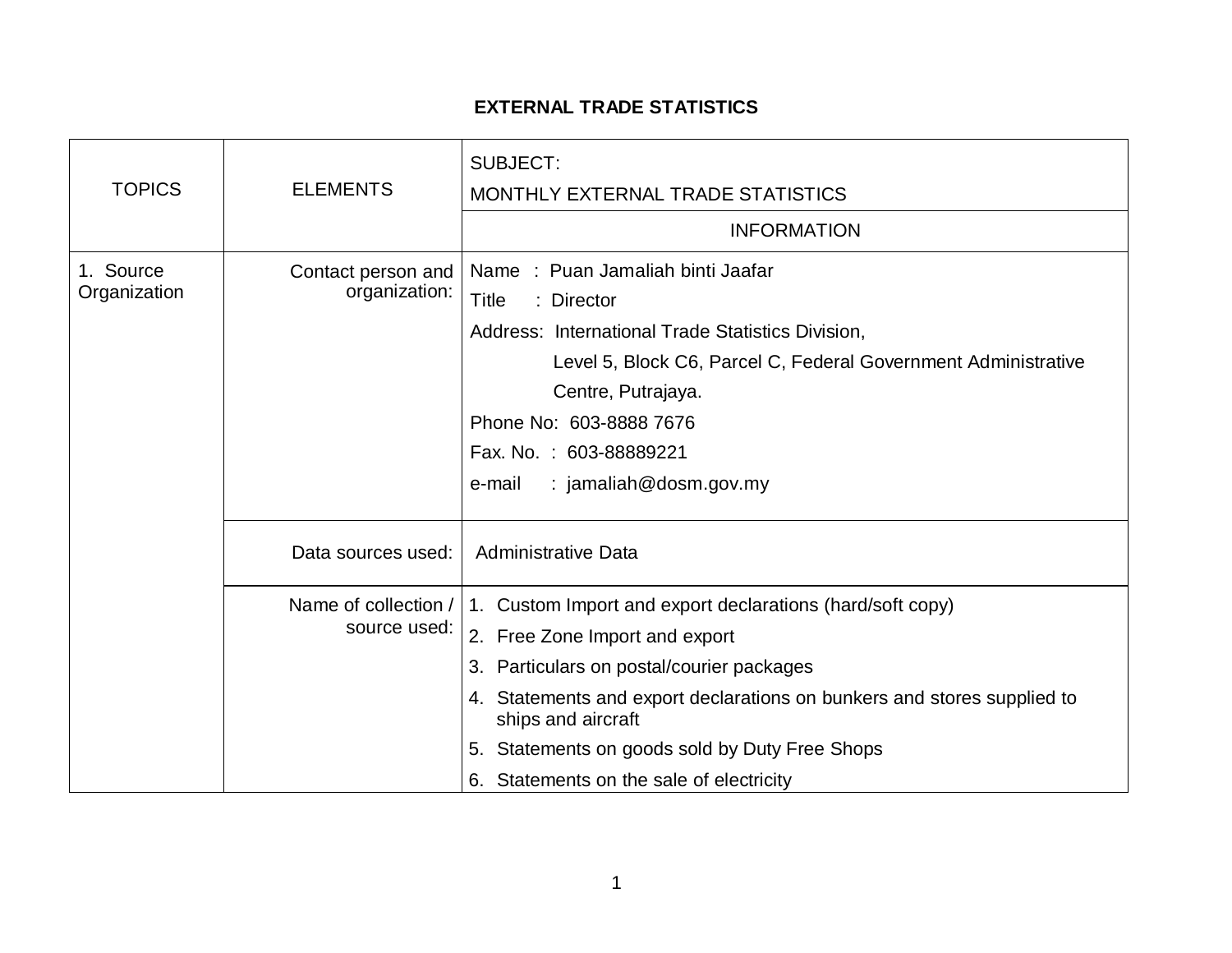|                                             | Direct source:                           | 1. Malaysian Royal Customs Department                                                           |
|---------------------------------------------|------------------------------------------|-------------------------------------------------------------------------------------------------|
|                                             |                                          | <b>Free Zone Authorities</b><br>2.                                                              |
|                                             |                                          | Pos Malaysia Bhd<br>3.                                                                          |
|                                             |                                          | Keretapi Tanah Melayu Bhd. (KTMB)<br>4.                                                         |
|                                             |                                          | Malaysian Airline Berhad (MAB)<br>5.                                                            |
|                                             |                                          | Petroleum companies<br>6.                                                                       |
|                                             |                                          | 7. Duty Free Shops                                                                              |
|                                             |                                          | 8. Power Producer Companies                                                                     |
|                                             | Source periodicity:                      | Monthly                                                                                         |
|                                             | Source metadata:                         | (Under development)<br>Central Repository                                                       |
|                                             | Date last input received<br>from source: | On the 10 <sup>th</sup> after reference month                                                   |
| 2. Data<br>Characteristic<br>and Collection | Variables collected:                     | Imports / Exports / Re-exports of merchandise items by quantity, value,<br>country and by port. |
|                                             | Sampling:                                | n.a.                                                                                            |
|                                             | Periodicity:                             | Monthly                                                                                         |
|                                             | Reference period:                        | Calendar Year                                                                                   |
|                                             | Base period:                             | n.a.                                                                                            |
|                                             | Date last updated:                       | Monthly                                                                                         |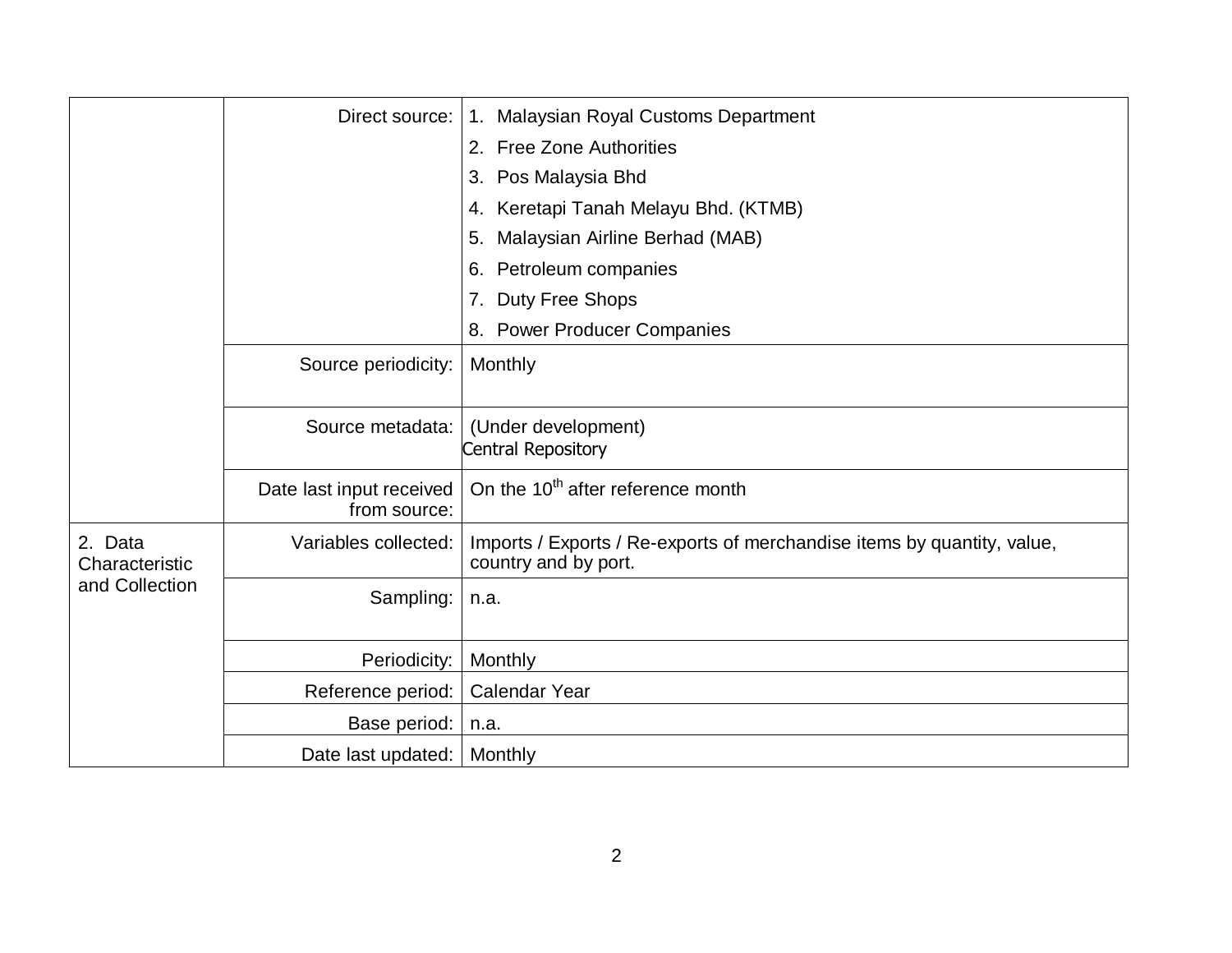|                                                          | Link to release calendar:                     | <b>Advance Released Calendar</b>                                                                                                                                                                                                                                                                                                                                                                                                                                                                                                                                                                                                                             |
|----------------------------------------------------------|-----------------------------------------------|--------------------------------------------------------------------------------------------------------------------------------------------------------------------------------------------------------------------------------------------------------------------------------------------------------------------------------------------------------------------------------------------------------------------------------------------------------------------------------------------------------------------------------------------------------------------------------------------------------------------------------------------------------------|
|                                                          | Other data characteristics<br>and collection: | n.a.                                                                                                                                                                                                                                                                                                                                                                                                                                                                                                                                                                                                                                                         |
|                                                          | Statistical population:                       | All merchandise items imported into Malaysia and exported to other countries<br>of the world                                                                                                                                                                                                                                                                                                                                                                                                                                                                                                                                                                 |
|                                                          | Geographical coverage:                        | Malaysia                                                                                                                                                                                                                                                                                                                                                                                                                                                                                                                                                                                                                                                     |
|                                                          | Sector coverage:                              | All economic sectors except services industry                                                                                                                                                                                                                                                                                                                                                                                                                                                                                                                                                                                                                |
| 3. Statistical<br>Population and<br>Scope of the<br>Data | Institutional coverage:                       | Goods imported and exported by, or on behalf of, diplomatic services and non-<br><b>Malaysian Armed Forces;</b>                                                                                                                                                                                                                                                                                                                                                                                                                                                                                                                                              |
|                                                          | Item coverage:                                | n.a.                                                                                                                                                                                                                                                                                                                                                                                                                                                                                                                                                                                                                                                         |
|                                                          | Population coverage:                          | All goods transacted for imports and exports                                                                                                                                                                                                                                                                                                                                                                                                                                                                                                                                                                                                                 |
|                                                          | Product coverage:                             | Commodities stipulated as per Harmonised System (HS) Coding.                                                                                                                                                                                                                                                                                                                                                                                                                                                                                                                                                                                                 |
|                                                          | Other coverage:                               | n.a.                                                                                                                                                                                                                                                                                                                                                                                                                                                                                                                                                                                                                                                         |
|                                                          | Key statistical concepts<br>used:             | With effect from reference month January 2012, concepts and definitions used<br>for the purpose of compiling these statistics are based on International<br>Merchandise Trade Statistics: Concepts and Definitions 2010 (IMTS 2010)<br>Published by the United Nations, New York, 2011.                                                                                                                                                                                                                                                                                                                                                                      |
|                                                          | <b>Classifications used:</b>                  | Harmonised Commodity Description and Coding System 2017 (HS2017)<br>also known as Customs Duties Order 2017 (PDK2017) was implemented<br>from reference month April 2017 for the processing of external trade<br>statistics (merchandise). This single coding classification replaced the dual<br>classification of commodities; Harmonised Commodity Description and<br>Coding System 2012 (HS2012) and ASEAN Harmonised Tariff<br>Nomenclature 2012 (AHTN2012) which were in use from January 2013 to<br>March 2017. However, for Standard International Trade Classification<br>(S.I.T.C.), S.I.T.C. Rev. 4 with some revisions/ updates is still in use. |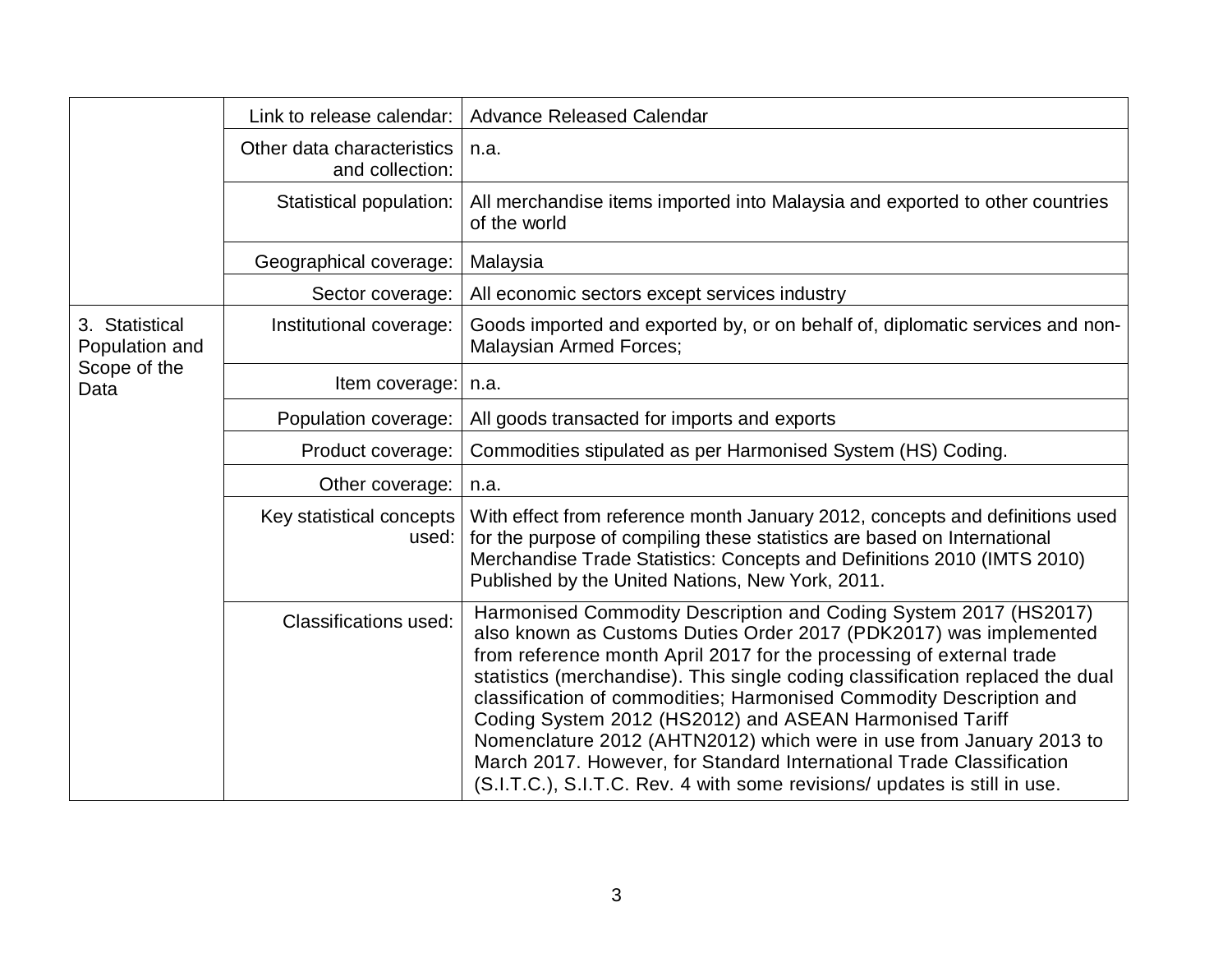|                                                                         | Aggregation and<br>consolidation:     | Imports / exports / re-exports                                                                                                    |
|-------------------------------------------------------------------------|---------------------------------------|-----------------------------------------------------------------------------------------------------------------------------------|
| 4. Statistical<br>Concepts and<br><b>Classifications</b><br><b>Used</b> | Estimation:                           | n.a.                                                                                                                              |
|                                                                         | Imputation:                           | n.a.                                                                                                                              |
| 5. Statistical<br>Computation<br>and<br><b>Dissemination</b>            | Transformations:                      | n.a.                                                                                                                              |
|                                                                         | Validation:                           | Coverage, Error check (value, quantity, commodity code, and country code),<br>Range & Logical check and Average unit value check. |
|                                                                         | Index type:                           | $\blacksquare$                                                                                                                    |
|                                                                         | Weights:                              | $\blacksquare$                                                                                                                    |
|                                                                         | Seasonal adjustment:                  | Total import and export                                                                                                           |
|                                                                         | Other computation and<br>adjustments: | n.a.                                                                                                                              |
|                                                                         | Dissemination formats:                | <b>Printed &amp; Digital</b>                                                                                                      |
| 7. Other<br>Aspects                                                     | Recommended uses and<br>limitations:  | n.a.                                                                                                                              |
|                                                                         | Quality comments:                     | n.a.                                                                                                                              |

4